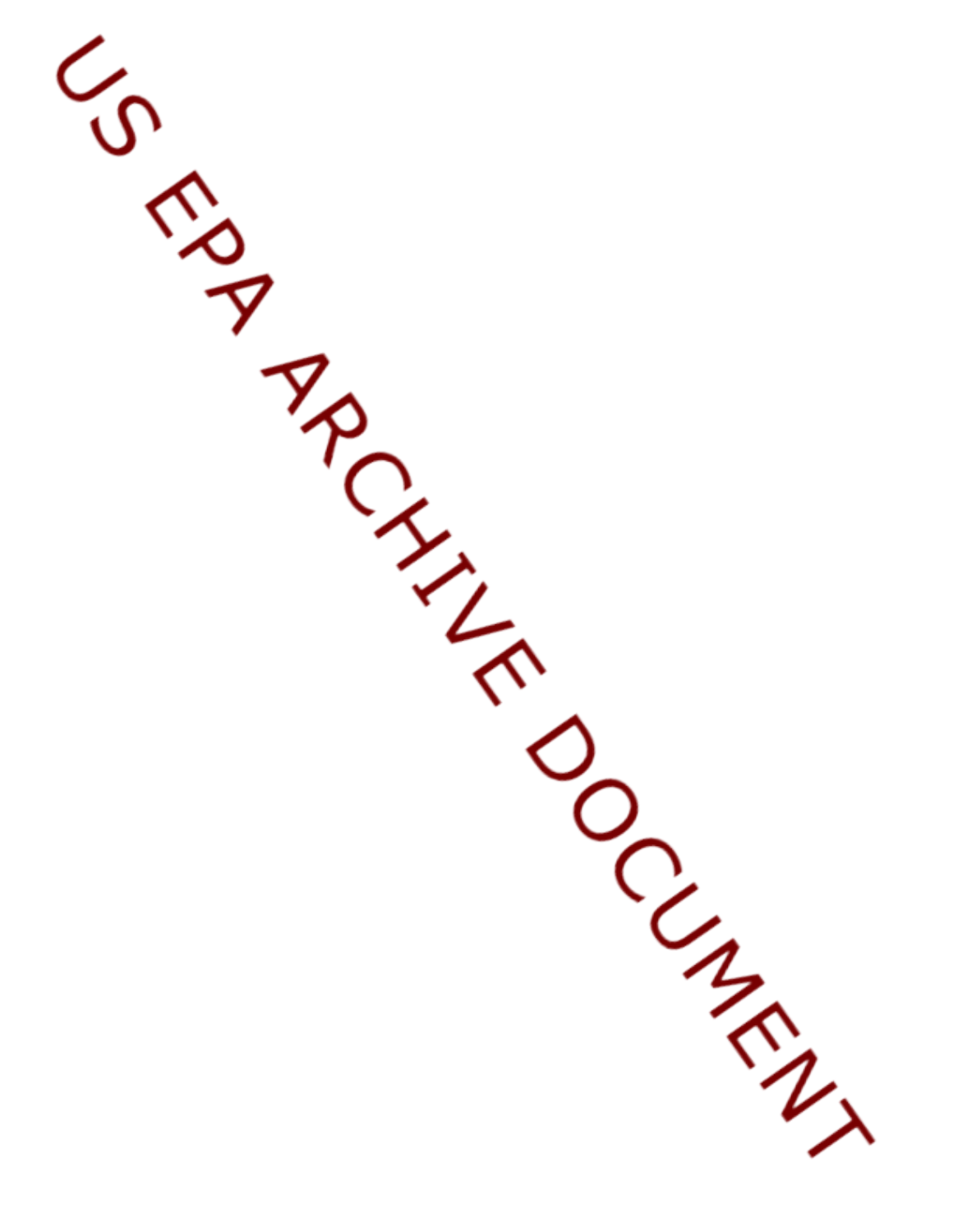### **THE ENVIRONMENTAL TECHNOLOGY VERIFICATION**







# **ETV Joint Verification Statement**

| <b>TECHNOLOGY TYPE:</b>              | <b>MULTI-PARAMETER WATER QUALITY PROBE</b>  |             |                                       |  |  |
|--------------------------------------|---------------------------------------------|-------------|---------------------------------------|--|--|
| <b>APPLICATION:</b>                  | <b>MEASURING WATER QUALITY</b>              |             |                                       |  |  |
| <b>TECHNOLOGY NAME:</b>              | <b>RCM Mk II with Optode 3830</b>           |             |                                       |  |  |
| <b>COMPANY:</b>                      | <b>AANDERAA Instruments, Inc.</b>           |             |                                       |  |  |
| <b>ADDRESS:</b>                      | Nesttunbrekken 97<br>5221 Nesttun, Norway   | <b>FAX:</b> | PHONE: +47 55 109900<br>$+4755109910$ |  |  |
| <b>WEB SITE:</b><br>$E\text{-}MAIL:$ | http://www.aanderaa.com<br>info@aanderaa.no |             |                                       |  |  |

The U.S. Environmental Protection Agency (EPA) supports the Environmental Technology Verification (ETV) Program to facilitate the deployment of innovative or improved environmental technologies through performance verification and dissemination of information. The goal of the ETV Program is to further environmental protection by accelerating the acceptance and use of improved and cost-effective technologies. ETV seeks to achieve this goal by providing high-quality, peer-reviewed data on technology performance to those involved in the design, distribution, financing, permitting, purchase, and use of environmental technologies. Information and ETV documents are available at www.epa.gov/etv.

ETV works in partnership with recognized standards and testing organizations, with stakeholder groups (consisting of buyers, vendor organizations, and permitters), and with individual technology developers. The program evaluates the performance of innovative technologies by developing test plans that are responsive to the needs of stakeholders, conducting field or laboratory tests (as appropriate), collecting and analyzing data, and preparing peer-reviewed reports. All evaluations are conducted in accordance with rigorous quality assurance (QA) protocols to ensure that data of known and adequate quality are generated and that the results are defensible.

The Advanced Monitoring Systems (AMS) Center, one of seven technology areas under ETV, is operated by Battelle in cooperation with EPA's National Exposure Research Laboratory. The AMS Center has recently evaluated the performance of multi-parameter water quality probes. This verification statement provides a summary of the test results for the AANDERAA Instruments, Inc. RCM Mk II with Optode 3830.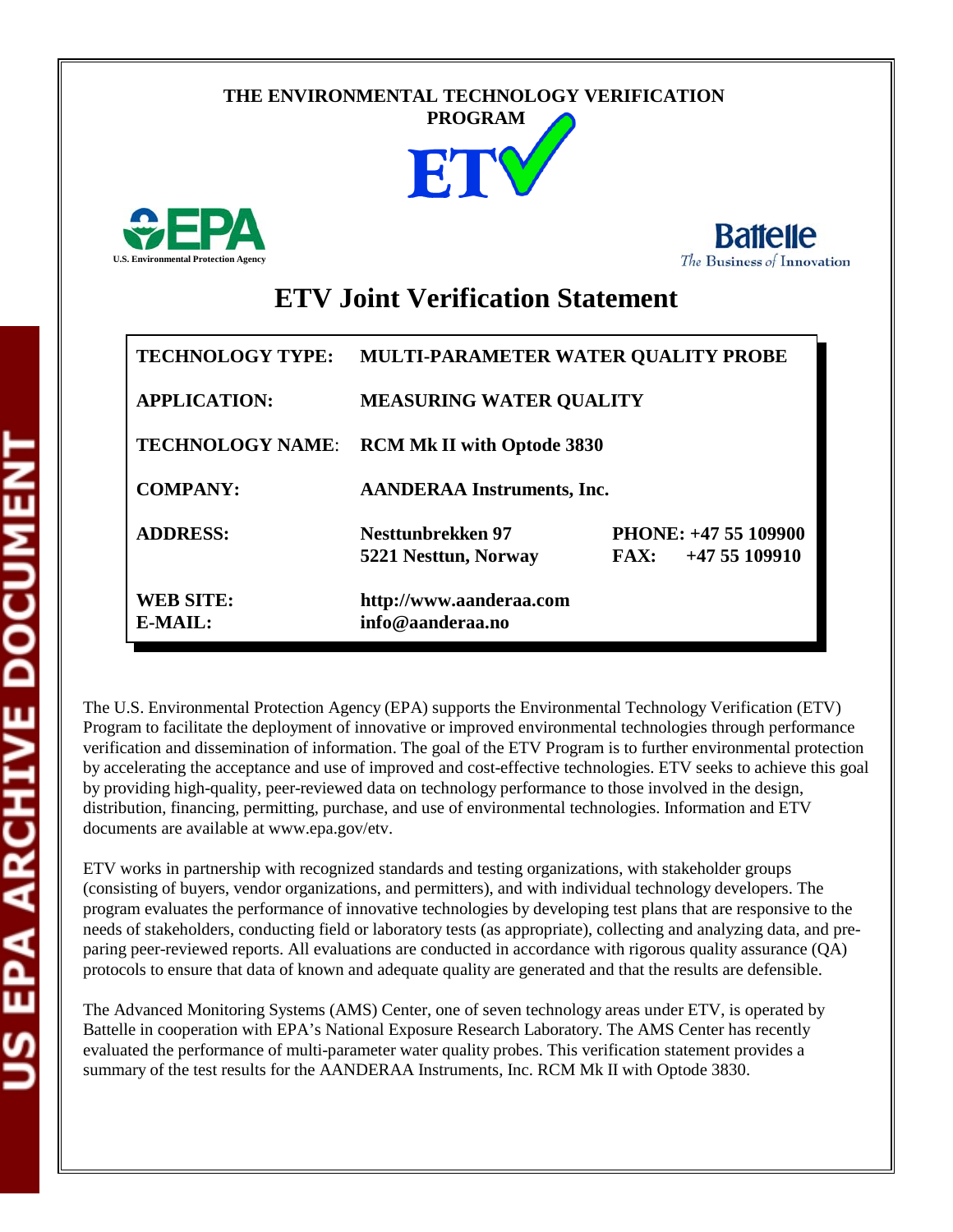#### **VERIFICATION TEST DESCRIPTION**

The Mk II with Optode 3830 was evaluated by determining calibration check accuracy and by comparing Mk II with Optode 3830 measurements with standard reference measurements and measurements from handheld calibrated probes. Two Mk II with Optode 3830s were deployed in saltwater, freshwater, and laboratory environments near Charleston, South Carolina, during a 3 ½-month verification test. The saltwater site was in a tributary of Charleston Harbor, the freshwater site was a wetlands on the campus of the National Oceanic and Atmospheric Administration Center for Coastal Environmental Health and Biomolecular Research (CCEHBR), and the laboratory site was the CCEHBR mesocosm facility. Water quality parameters were measured both by the Mk II with Optode 3830s and by reference methods consisting of collocated field-portable instrumentation and analyses of collected water samples. During each phase, performance was assessed in terms of calibration check accuracy, relative bias, precision, linearity, and inter-unit reproducibility. Test parameters included dissolved oxygen (DO), temperature, and turbidity.

The saltwater phase lasted for 28 days, during which time the Mk II with Optode 3830 monitored the naturally occurring range of the target parameters, collecting data every 10 minutes, 24 hours a day. For the duration of the test, the Mk II with Optode 3830 was deployed at depths between approximately one and 10 feet, varying according to the tide. Samples were collected at intervals throughout the test. Freshwater testing was conducted at the wetlands on the CCEHBR campus. Because the salinity and stratification of the wetlands increased during this portion of the deployment, an extended freshwater period was added to the end of the mesocosm deployment to provide data from a freshwater deployment. For the mesocosm phase, the mesocosm tanks were filled with saltwater/freshwater and drained daily, simulating a tide. Water samples were collected during each test day throughout the normal operating hours of the facility (nominally 6 a.m. to 6 p.m.). During this phase, the mesocosm was manipulated to introduce variations in the measured parameters. The turbidity of the system was varied by operating a pump near the sediment trays to suspend additional solids in the water. Variations in temperature were driven by natural forces. The table below provides a summary of the water conditions at the test sites.

|                  | <b>Saltwater</b>                         |                  |                    | Freshwater          | Mesocosm           |                     |
|------------------|------------------------------------------|------------------|--------------------|---------------------|--------------------|---------------------|
| <b>Parameter</b> | Low                                      | High             | Low                | High                | Low                | High                |
| D <sub>O</sub>   | 3 milligrams/liter<br>(mg/L)             | $6 \text{ mg/L}$ | $6.8 \text{ mg/L}$ | $11.2 \text{ mg/L}$ | $9.3 \text{ mg/L}$ | $12.1 \text{ mg/L}$ |
| Temperature      | $20^{\circ}$ C                           | $28^{\circ}C$    | $11^{\circ}$ C     | $27^{\circ}$ C      | $9^{\circ}$ C      | $16^{\circ}$ C      |
| Turbidity        | 8 nephelometric<br>turbidity units (NTU) | <b>37 NTU</b>    | <b>1.7 NTU</b>     | <b>3.6 NTU</b>      | $0.4$ NTU          | <b>15 NTU</b>       |

#### **Test Site Water Conditions**

During this verification test approximately 12,000 data points were collected for each of the three parameters tested, and 127 sets of reference measurements were made.

QA oversight of verification testing was provided by Battelle and EPA. Battelle QA staff conducted a technical systems audit, a performance evaluation audit, and a data quality audit of 10% of the test data. This verification statement, the full report on which it is based, and the test/QA plan for this verification are all available at www.epa.gov/etv/centers/center1.html.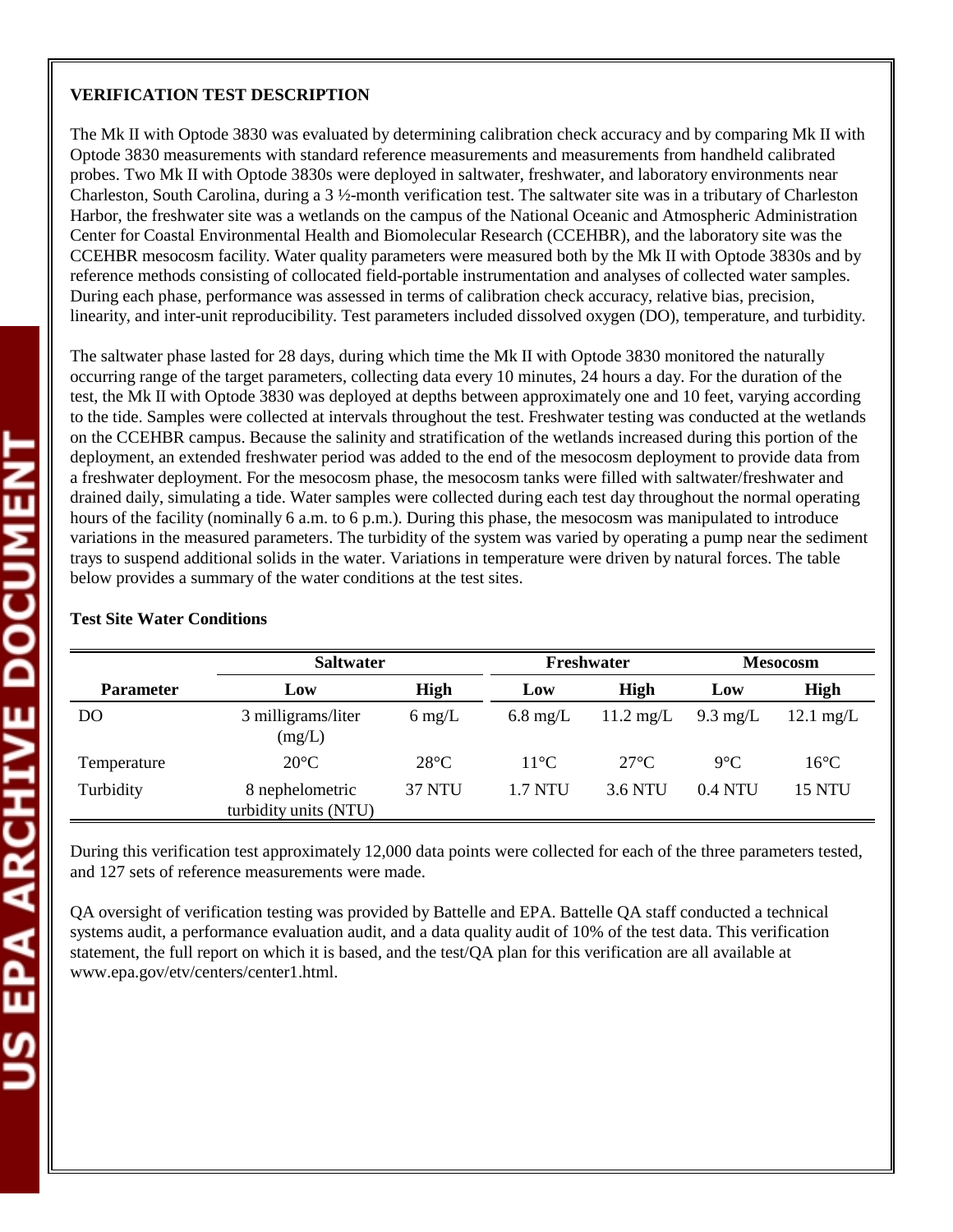## **TECHNOLOGY DESCRIPTION**

The following description of the Mk II with Optode 3830 was provided by the vendor and does not represent verified information.

The Optode 3830 uses a platinum porphyrin complex as a dynamic fluorescence quencher to monitor oxygen in water. The porphyrin complex is embedded in a gas-permeable foil that is exposed to the surrounding water. A black optical isolation coating protects the complex from sunlight and fluorescent particles in the water. This sensing foil is attached to a sapphire window, providing optical access for the measuring system from inside a watertight titanium housing. The foil is excited by modulated blue light, and the phase of a returned red light is measured. By linearizing and temperature compensating with an incorporated temperature sensor, the absolute oxygen concentration can be determined. The diameter of the Optode 3830 is 36 millimeters (mm) (1.42 inches). It is 86 mm (3.39 inches) long and weighs 0.23 kilograms (8.11 ounces). Pricing information is available from the vendor. The range, resolution, and accuracy, as indicated by the vendor, are listed below.

#### **Vendor-Provided Range, Resolution, and Accuracy**

| <b>Parameter</b>     | Range                           | <b>Resolution</b>     | <b>Accuracy</b>                                       |
|----------------------|---------------------------------|-----------------------|-------------------------------------------------------|
| Air saturation       | 0 to $120%$                     | $< 0.4\%$             | ${<}5\%$                                              |
| Oxygen concentration | 0 to 500 $\mu$ Molar ( $\mu$ M) | $<1 \mu M$            | $\langle 8 \mu M \rangle$ or 5%, whichever is greater |
| Temperature          | $-2.7$ to 36.66 $^{\circ}$ C    | $0.1\%$ of range      | $\pm 0.05^{\circ}$ C                                  |
| Turbidity            | 0 to 20 NTU                     | $0.1\%$ of full scale | 2% of full scale                                      |

## **VERIFICATION OF PERFORMANCE**

The table below summarizes the performance of the Mk II with Optode 3830. The two Mk II with Optode 3830s collected data without interruption at 10-minute intervals from October 1, 2003, until January 5, 2004, and 100% of the required data was collected.